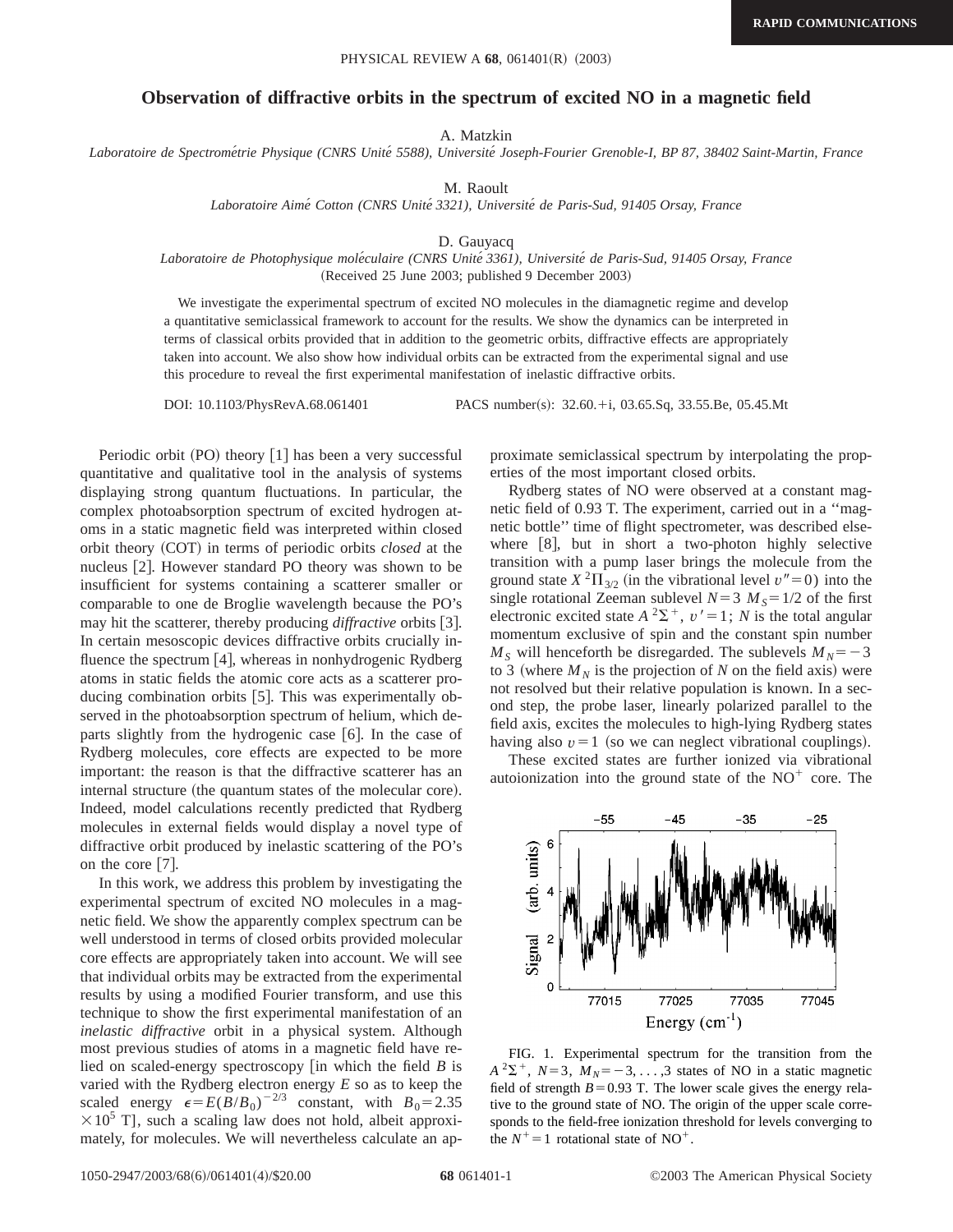(arb. units)

Fourier Transform

15 10 5

 $\Omega$ 

5

10

15  $(b)$ 

0



FIG. 2. (a) Fourier transform of the experimental spectrum. The first peak (marked with a star) is a residual oscillation from the background due to the redistribution of the oscillator strength into molecular Zeeman structures at low energies [9]. (b) Closed-orbit semiclassical calculations with (solid line) and without (dotted line) the diffractive contributions. An independent calculation was performed for each value of  $M_N$ , each result was then multiplied by the relative weight of the  $M_N$  component before taking the Fourier transform. Note that unlike a spectrum taken at constant  $\epsilon$ , the wide peaks are not correlated with single closed orbits but arise from a coherent superposition of orbits at different energies. The shortest contributing orbit is an orbit perpendicular to the field with a period of 4.22 ps.

resulting spectrum, which lies higher in energy than those previously published in Ref.  $[8]$  (in which nonperturbative diamagnetic effects could be neglected), is shown in Fig. 1. The Fourier Transform (FT) of the experimental spectrum is shown in Fig. 2(a), whereas Fig. 2(b) displays the semiclassical calculations. These will be detailed below, but we emphasize right away that unlike a spectrum at constant  $\epsilon$ , the semiclassical calculation of a spectrum varying with the energy is a delicate task because the classical phase-space changes with the energy and is therefore different at each point of the spectrum. Before turning to the extraction of individual orbits, we detail the mechanism (considered to take place at constant energy) by which the closed orbits give rise to the spectrum.

Since in the  $A^2\Sigma^+$  state the orbital momentum of the Rydberg electron is a mixture of both  $l=0$  and  $l=2$ , the probe laser excites to final states having  $l=1,3$  and *N*  $=2,3,4$ . Photoexcitation takes place in the molecular frame (in which the Rydberg electron is coupled to the molecular core), but following excitation the electron uncouples from the core and *N* is no longer conserved, although its projection  $M_N$  is conserved [10]. The molecule is then described as an electron orbiting around the molecular core  $NO^+$  in welldefined rotational states  $N^+=1,3$ , or 5. For each core configuration, the electron's wave function is propagated semiclassically along classical trajectories (see Fig. 3). The energy of the Rydberg electron is obtained from the energy partition

$$
E_{N^{+}} = E_{N^{+}=1} + B_{r}[N^{+}(N^{+}+1)-2] + \frac{m_{l}}{2}B/B_{0}, \quad (1)
$$



FIG. 3. Schematic diagram of the excitation dynamics of the Rydberg states of NO in a magnetic field.  $(1)$  A pump laser excites the molecules from the ground state  $X^{2}\Pi_{3/2}$  to the intermediate state  $A^2\Sigma^+$ ,  $N=3$ , via a two-photon transition. A high-resolution probe laser then excites the molecules from the intermediate state to Rydberg levels with orbital momentum  $l=1$  and  $l=3$ . (2) Following this excitation the Rydberg electron uncouples from the molecular core which is left freely rotating with rotation quantum numbers  $N^+=1$ , 3, or 5. (3) As the Rydberg electron leaves the core region its dynamics is described using classical trajectories; the molecular energy is partitioned between the Rydberg electron and the core: as the core rotation increases (pictured by a larger core), the energy of the Rydberg electron decreases (symbolized by smaller orbits). The core region is less than 5 a.u. large, whereas even the shortest orbit associated with a highly rotating core in state  $N^+=5$  extends beyond 1500 a.u. (4) Some trajectories (the *geometric closed orbits*) return to the core; they are the same orbits that exist in the diamagnetic hydrogen atom  $(i.e., in the absence of the core)$ .  $(5)$  As the Rydberg electron enters the core region, its dynamics recouples with the core. The waves carried by the geometric CO's overlap with the initially dipole excited waves, producing fluctuations in the oscillator strength.  $(6)$  The electron scatters off the core, uncouples, and follows again classical trajectories; during the scattering process, the electron may have exchanged energy with the core. Eventually, some trajectories return once more to the core; these *diffractive orbits*, composed of two geometric CO's connected by elastic or inelastic core-scattering, produce further fluctuations in the oscillator strength.

where  $B_r$  is the rotational constant of NO<sup>+</sup>. Disregarding the linear Zeeman shift, we have three main dynamical regimes for the Rydberg electron, each associated with a different rotational core state. Table I gives for each value of  $N^+$  the scaled energy ranges corresponding to the experimental spectrum.

At each energy  $E_{N^+}$ , some of the trajectories are turned back by the field and return to the core. Only these orbits closed at the origin contribute to the oscillator strength  $f(E)$ [2]. Their contribution in the present case is given by  $[9]$ 

$$
\sum_{N^+} \mathcal{Q}_{N^+}^G \sum_k \mathcal{A}_k(E_{N^+}) \exp[i\mathcal{S}_k(E_{N^+})]. \tag{2}
$$

 $A_k$  and  $S_k$  are three-dimensional quantities, respectively, linked to the two-dimensional classical amplitude  $A_k$  and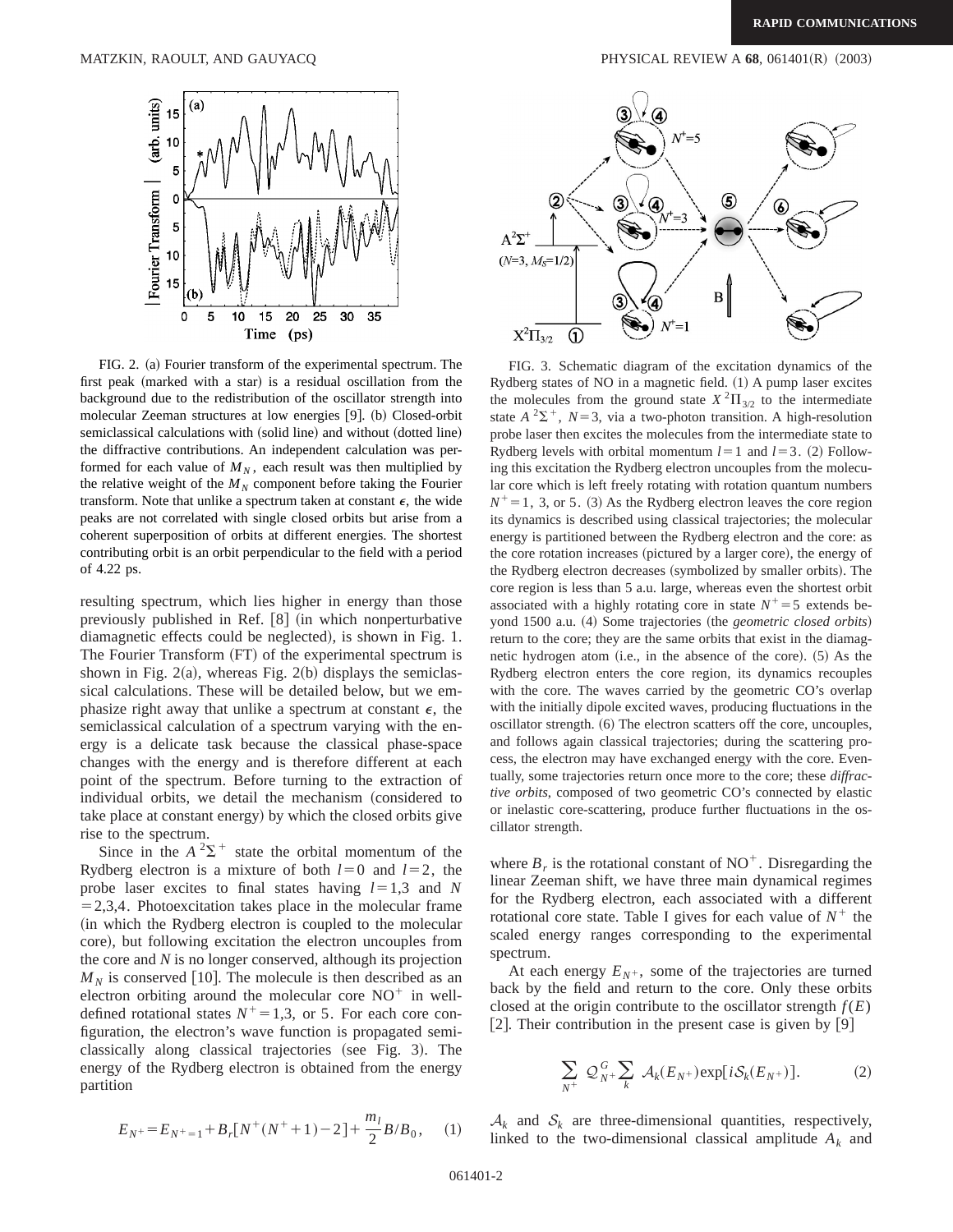TABLE I. For each state of the core, we give the range of the scaled energy  $\epsilon$  of the Rydberg electron as the probe laser is scanned. When  $N^+=5$ , the very low values of  $\epsilon$  correspond to the near integrable regime. For  $N^+=3$ , the dynamics of the Rydberg electron is mostly regular. For  $N^+=1$ , the electron enters the chaotic regime: at  $\epsilon = -0.4$ , about 50% of the classical phase space is chaotic [12]. We also give the modulus of  $Q^G$  and  $Q^D$  for  $N^+$  $=$  3 and for  $M_N$ = -1; these values give a rough idea of the POindependent part of the fluctuations strength associated with the different geometric and diffractive contributions.

| $N^+$                                                                               |                         |                         |                         |
|-------------------------------------------------------------------------------------|-------------------------|-------------------------|-------------------------|
| $\epsilon$                                                                          | $-1.1 \rightarrow -0.4$ | $-1.5 \rightarrow -0.7$ | $-2.1 \rightarrow -1.4$ |
|                                                                                     | 0.133                   | 0.304                   | 0.225                   |
| $\begin{array}{c}   \mathcal{Q}_{N^+}^G   \\   \mathcal{Q}_{N^+,3}^D   \end{array}$ | 0.004                   | 0.264                   | 0.003                   |

action  $S_k$  of the *k*th closed orbit  $[11] [\mathcal{S}_k]$  includes the Maslov index  $\mu_k(E_N+)]$ ; those quantities depend on the energy of the Rydberg electron, i.e., on the core state and on the excitation energy.  $Q_{N^+}^G$  is a quantity depending on the dipole transition factor from the  $A^2\Sigma^+$  to the excited states, and on the transformation elements from the coupled to the uncoupled frame; some values are given in Table I.

When the semiclassical wave function carried by the geometric closed orbits returns to the core, it diffracts on the scatterer (Fig. 3). This diffraction process produces newly outgoing trajectories *q*, some of which eventually return to the core; the resulting contribution to  $f(E)$  is given by

$$
\sum_{N^+, N^+'} \mathcal{Q}_{N^+, N^+}^D \sum_{k,q} \mathcal{A}_k(E_{N^+}) \mathcal{A}_q(E_{N^+})
$$
  
× expi[ $\mathcal{S}_k(E_{N^+}) + \mathcal{S}_q(E_{N^+})$ ]. (3)

 $Q_{N^+,N^+}^D$  acts as a global diffraction coefficient; unlike diffraction in quantum billiards [3,4],  $\mathcal{Q}_{N^+, N^+}^D$  does not depend here on the local geometry of the scatterer but solely on the quantum properties of the core (i.e., on the core-induced phase shifts, known as molecular quantum defects; the value of the six independent quantum defects for NO is given in Ref. [8]). The matching between the semiclassical waves and the core wave function takes place in the stationary phase approximation. The oscillator strength contains both elastic  $(N^+ = N^{+})$  and inelastic  $(N^+ \neq N^{+})$  diffractive terms. In the one core-scatter approximation, the total contribution to the fluctuations in the oscillator strength is obtained by summing the imaginary parts of Eqs.  $(2)$  and  $(3)$ .

The experimental or semiclassically calculated FT spectra  $|\mathcal{F}(t;\xi)|$  are, respectively, obtained by Fourier transforming the photoelectron signal or the oscillator strength for which we shall use the same notation  $f(E)$ , hence

$$
\mathcal{F}(t;\xi) = \int_{E_{\text{min}}}^{E_{\text{max}}} f(E) \exp[-i\xi(t,E)]dE, \tag{4}
$$

where  $\xi(t,E) = Et$ , and we set the energy variable relative to the  $N^+=1$  ionization threshold as  $E=E_{N^+=1}$ . The semiclas-



FIG. 4. Extraction of individual orbits from the experimental spectrum using the chirped FT procedure. In the present illustration, we show the results for four orbits which exist at an excitation energy  $E_0 = -26.91$  cm<sup>-1</sup> below the field free  $N^+=1$  ionization threshold. (a) Extraction of the second return of the perpendicular orbit  $(R_2$  in the nomenclature given, for example in Ref. [14]), associated with the core in state  $N^+=5$ ; the corresponding scaled energy of this orbit is  $\epsilon = -1.49$ . *Broken curve*: standard FT of the experimental spectrum, shown in Fig. 1. *Thick curve*: chirped FT of the experimental spectrum obtained by calculating the function  $\xi(t;E)$  appearing in Eq. (4) for this orbit. The arrow indicates the calculated classical period of  $R_2$ , which agrees very well with the position of the peak appearing in the CFT.  $(b)$  CFT extraction of the orbit  $V_1$ , parallel to the field axis, associated with the core in state  $N^+$  = 3, at  $\epsilon$  = -0.85. (c) Extraction of the  $R_3^1$  orbit associated with the core in state  $N^+=1$ ; orbits associated with  $N^+=1$  are generically more difficult to extract from the experimental signal because the oscillator strength tends to be dominated by orbits associated with  $N^+=5$  and 3 (see Table I). However, at this energy, corresponding to  $\epsilon = -0.48$ , the classical amplitude  $A_{R_3^1}$  is very strong (because  $\epsilon$  is close to the bifurcation energy at which this orbit is created  $[15]$ ), thereby allowing the signal to pick up its contribution. ~d! By applying the CFT procedure to the action expansion  $S_{V_1}(E_{N^+=3})+S_{R_3^1}(E_{N^+=1})$ , we can also extract the *diffractive orbit* formed by the combination of the orbits extracted in  $(b)$  and  $(c)$ ; the period of the diffractive orbit is given by summing the periods of the two geometric CO's. The shape of the orbits is given in the upper right-hand side of each plot  $(B \text{ is in the vertical direction}).$